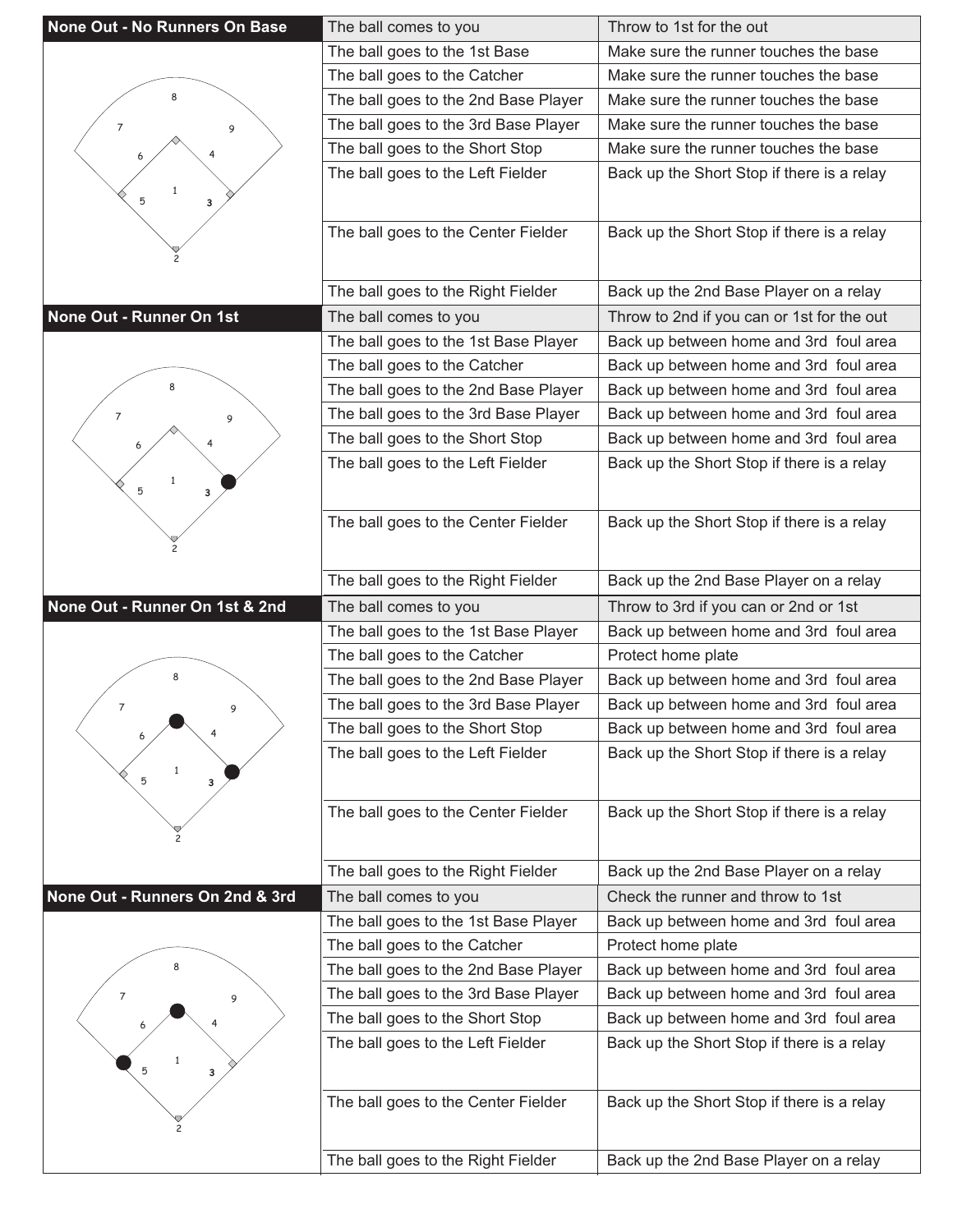| <b>None Out - Bases Loaded</b>          | The ball comes to you                | Throw to home plate for the lead out                            |
|-----------------------------------------|--------------------------------------|-----------------------------------------------------------------|
|                                         | The ball goes to the 1st Base Player | Back up between home and 3rd foul area                          |
|                                         | The ball goes to the Catcher         | Protect home plate                                              |
| $\overline{7}$<br>9                     | The ball goes to the 2nd Base Player | Back up between home and 3rd foul area                          |
|                                         | The ball goes to the 3rd Base Player | Back up between home and 3rd foul area                          |
|                                         | The ball goes to the Short Stop      | Back up between home and 3rd foul area                          |
| $\mathbf{1}$<br>5<br>3                  | The ball goes to the Left Fielder    | Back up the Short Stop if there is a relay                      |
|                                         |                                      |                                                                 |
|                                         | The ball goes to the Center Fielder  | Back up the Short Stop if there is a relay                      |
|                                         | The ball goes to the Right Fielder   | Back up the 2nd Base Player on a relay                          |
| <b>None Out</b><br>Runner On 1st & 3rd  | The ball comes to you                | Check the runner at home and throw to 2nd<br>or 1st for the out |
|                                         | The ball goes to the 1st Base Player | Back up between home and 3rd foul area                          |
| 7                                       | The ball goes to the Catcher         | Protect home plate                                              |
| 9                                       | The ball goes to the 2nd Base Player | Back up between home and 3rd foul area                          |
|                                         | The ball goes to the 3rd Base Player | Back up between home and 3rd foul area                          |
| 1                                       | The ball goes to the Short Stop      | Back up between home and 3rd foul area                          |
| 5<br>3                                  | The ball goes to the Left Fielder    | Back up the Short Stop on a relay                               |
|                                         | The ball goes to the Center Fielder  | Back up the Short Stop on a relay                               |
|                                         | The ball goes to the Right Fielder   | Back up the 2nd Base Player on a relay                          |
| <b>None Out</b><br><b>Runner On 3rd</b> | The ball comes to you                | Check the runner at 3rd and throw to 1st for<br>the out         |
|                                         | The ball goes to the 1st Base Player | Back up between home and 3rd foul area                          |
|                                         | The ball goes to the Catcher         | Protect home plate                                              |
| 7<br>9                                  | The ball goes to the 2nd Base Player | Back up between home and 3rd foul area                          |
|                                         | The ball goes to the 3rd Base Player | Back up between home and 3rd foul area                          |
|                                         | The ball goes to the Short Stop      | Back up between home and 3rd foul area                          |
| $\mathbf{1}$<br>5<br>3                  | The ball goes to the Left Fielder    | Back up the Short Stop if there is a relay                      |
|                                         | The ball goes to the Center Fielder  | Back up the Short Stop if there is a relay                      |
|                                         | The ball goes to the Right Fielder   | Back up the 2nd Base Player on a relay                          |
| <b>None Out</b><br><b>Runner On 2nd</b> | The ball comes to you                | Check the runner at 2nd and throw to 1st<br>for the out         |
|                                         | The ball goes to the 1st Base Player | Back up between home and 3rd foul area                          |
|                                         | The ball goes to the Catcher         | Back up between home and 3rd foul area                          |
| 7                                       | The ball goes to the 2nd Base Player | Back up between home and 3rd foul area                          |
| 9                                       | The ball goes to the 3rd Base Player | Back up between home and 3rd foul area                          |
|                                         | The ball goes to the Short Stop      | Back up between home and 3rd foul area                          |
| 5<br>3                                  | The ball goes to the Left Fielder    | Back up the Short Stop if there is a relay                      |
|                                         | The ball goes to the Center Fielder  | Back up the Short Stop if there is a relay                      |
|                                         |                                      |                                                                 |
|                                         | The ball goes to the Right Fielder   | Back up the 2nd Base Player on a relay                          |

E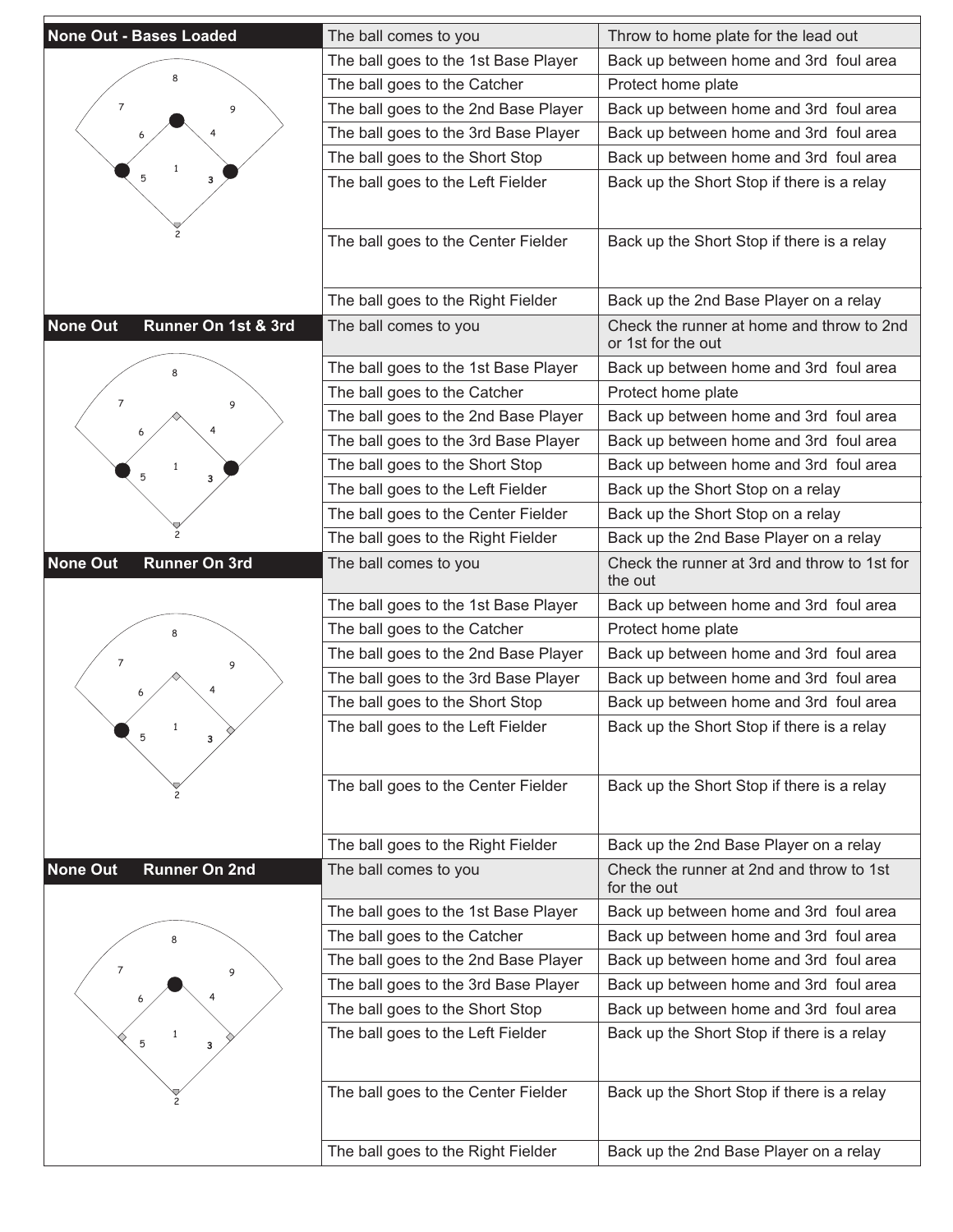| One Out - No Runners On Base   | The ball comes to you                | Throw to 1st for the out                   |
|--------------------------------|--------------------------------------|--------------------------------------------|
|                                | The ball goes to the 1st Base        | Make sure the runner touches the base      |
|                                | The ball goes to the Catcher         | Make sure the runner touches the base      |
| 8                              | The ball goes to the 2nd Base Player | Make sure the runner touches the base      |
| $\overline{7}$<br>9            | The ball goes to the 3rd Base Player | Make sure the runner touches the base      |
|                                | The ball goes to the Short Stop      | Make sure the runner touches the base      |
|                                | The ball goes to the Left Fielder    | Back up the Short Stop if there is a relay |
| 5<br>3                         |                                      |                                            |
|                                |                                      |                                            |
|                                | The ball goes to the Center Fielder  | Back up the Short Stop if there is a relay |
|                                |                                      |                                            |
|                                | The ball goes to the Right Fielder   | Back up the 2nd Base Player on a relay     |
| One Out - Runner On 1st        | The ball comes to you                | Throw to 2nd if you can or 1st for the out |
|                                | The ball goes to the 1st Base Player | Back up between home and 3rd foul area     |
|                                | The ball goes to the Catcher         | Back up between home and 3rd foul area     |
|                                | The ball goes to the 2nd Base Player | Back up between home and 3rd foul area     |
| $\overline{7}$<br>9            | The ball goes to the 3rd Base Player | Back up between home and 3rd foul area     |
|                                | The ball goes to the Short Stop      | Back up between home and 3rd foul area     |
|                                | The ball goes to the Left Fielder    | Back up the Short Stop if there is a relay |
| $\mathbf{1}$<br>5<br>3         |                                      |                                            |
|                                |                                      |                                            |
|                                | The ball goes to the Center Fielder  | Back up the Short Stop if there is a relay |
|                                |                                      |                                            |
|                                | The ball goes to the Right Fielder   | Back up the 2nd Base Player on a relay     |
|                                |                                      |                                            |
| One Out - Runner On 1st & 2nd  | The ball comes to you                | Throw to 3rd if you can or 2nd or 1st      |
|                                | The ball goes to the 1st Base Player | Back up between home and 3rd foul area     |
|                                | The ball goes to the Catcher         | Protect home plate                         |
| 8                              | The ball goes to the 2nd Base Player | Back up between home and 3rd foul area     |
| $\overline{7}$<br>9            | The ball goes to the 3rd Base Player | Back up between home and 3rd foul area     |
|                                | The ball goes to the Short Stop      | Back up between home and 3rd foul area     |
|                                | The ball goes to the Left Fielder    | Back up the Short Stop if there is a relay |
| $\mathbf{1}$<br>5<br>3         |                                      |                                            |
|                                |                                      |                                            |
|                                | The ball goes to the Center Fielder  | Back up the Short Stop if there is a relay |
|                                |                                      |                                            |
|                                | The ball goes to the Right Fielder   | Back up the 2nd Base Player on a relay     |
| One Out - Runners On 2nd & 3rd | The ball comes to you                | Check the runner and throw to 1st          |
|                                | The ball goes to the 1st Base Player | Back up between home and 3rd foul area     |
|                                | The ball goes to the Catcher         | Protect home plate                         |
|                                | The ball goes to the 2nd Base Player | Back up between home and 3rd foul area     |
| $\overline{7}$<br>9            | The ball goes to the 3rd Base Player | Back up between home and 3rd foul area     |
|                                | The ball goes to the Short Stop      | Back up between home and 3rd foul area     |
|                                | The ball goes to the Left Fielder    | Back up the Short Stop if there is a relay |
| 5<br>з                         |                                      |                                            |
|                                | The ball goes to the Center Fielder  | Back up the Short Stop if there is a relay |
|                                |                                      |                                            |
|                                | The ball goes to the Right Fielder   | Back up the 2nd Base Player on a relay     |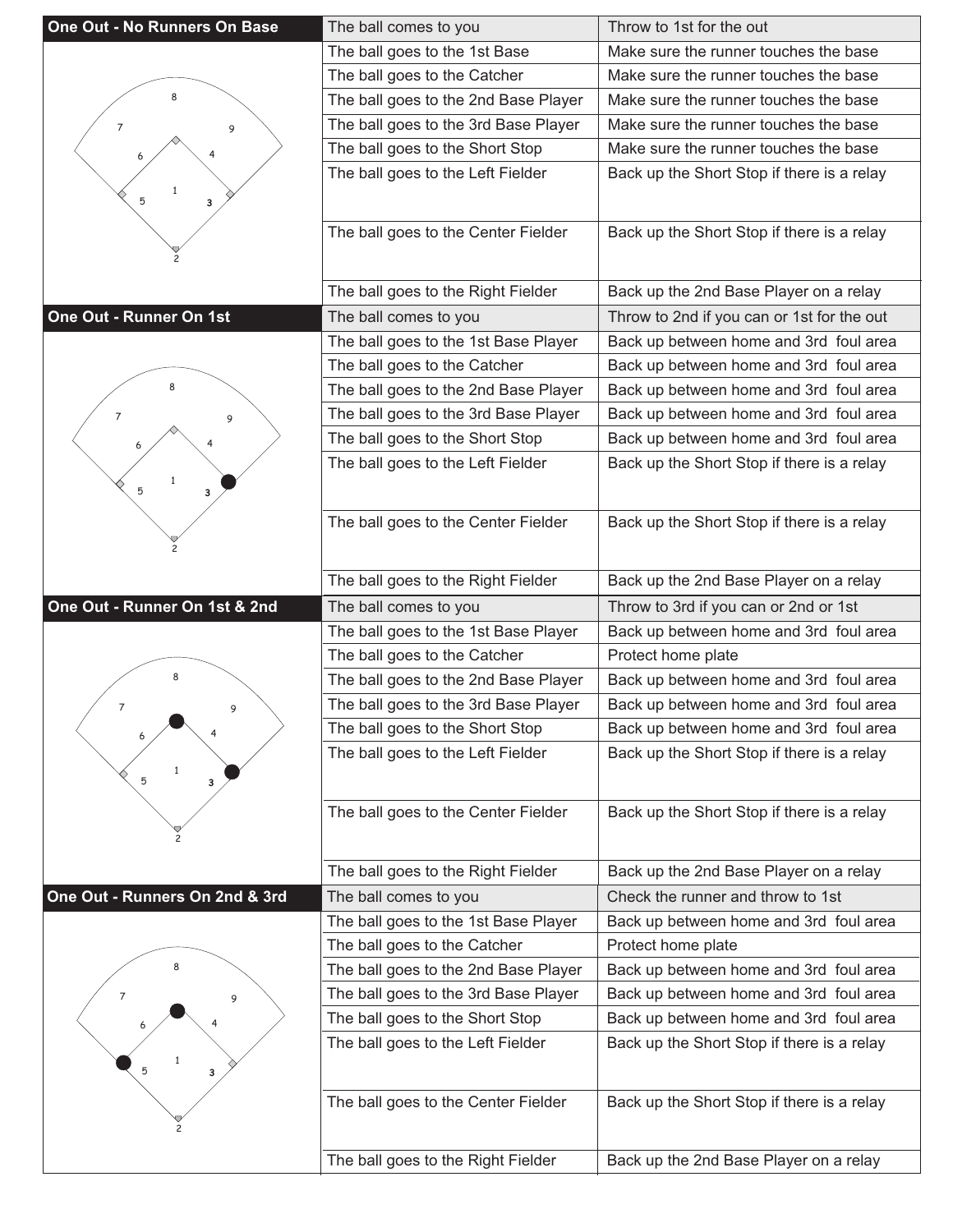| <b>One Out - Bases Loaded</b>   | The ball comes to you                | Throw to home plate for the lead out                            |
|---------------------------------|--------------------------------------|-----------------------------------------------------------------|
|                                 | The ball goes to the 1st Base Player | Back up between home and 3rd foul area                          |
|                                 | The ball goes to the Catcher         | Protect home plate                                              |
| $\overline{7}$<br>9             | The ball goes to the 2nd Base Player | Back up between home and 3rd foul area                          |
|                                 | The ball goes to the 3rd Base Player | Back up between home and 3rd foul area                          |
|                                 | The ball goes to the Short Stop      | Back up between home and 3rd foul area                          |
| 5<br>3                          | The ball goes to the Left Fielder    | Back up the Short Stop if there is a relay                      |
|                                 |                                      |                                                                 |
|                                 | The ball goes to the Center Fielder  | Back up the Short Stop if there is a relay                      |
|                                 | The ball goes to the Right Fielder   | Back up the 2nd Base Player on a relay                          |
| One Out<br>Runner On 1st & 3rd  | The ball comes to you                | Check the runner at home and throw to 2nd<br>or 1st for the out |
|                                 | The ball goes to the 1st Base Player | Back up between home and 3rd foul area                          |
|                                 | The ball goes to the Catcher         | Protect home plate                                              |
| 7<br>9                          | The ball goes to the 2nd Base Player | Back up between home and 3rd foul area                          |
|                                 | The ball goes to the 3rd Base Player | Back up between home and 3rd foul area                          |
| 1                               | The ball goes to the Short Stop      | Back up between home and 3rd foul area                          |
| 5<br>з                          | The ball goes to the Left Fielder    | Back up the Short Stop on a relay                               |
|                                 | The ball goes to the Center Fielder  | Back up the Short Stop on a relay                               |
|                                 | The ball goes to the Right Fielder   | Back up the 2nd Base Player on a relay                          |
| One Out<br><b>Runner On 3rd</b> | The ball comes to you                | Check the runner at 3rd and throw to 1st for<br>the out         |
|                                 | The ball goes to the 1st Base Player | Back up between home and 3rd foul area                          |
|                                 | The ball goes to the Catcher         | Protect home plate                                              |
| 7<br>9                          | The ball goes to the 2nd Base Player | Back up between home and 3rd foul area                          |
|                                 | The ball goes to the 3rd Base Player | Back up between home and 3rd foul area                          |
|                                 | The ball goes to the Short Stop      | Back up between home and 3rd foul area                          |
| 1<br>5<br>3                     | The ball goes to the Left Fielder    | Back up the Short Stop if there is a relay                      |
|                                 | The ball goes to the Center Fielder  | Back up the Short Stop if there is a relay                      |
|                                 | The ball goes to the Right Fielder   | Back up the 2nd Base Player on a relay                          |
| One Out<br><b>Runner On 2nd</b> | The ball comes to you                | Check the runner at 2nd and throw to 1st<br>for the out         |
|                                 | The ball goes to the 1st Base Player | Back up between home and 3rd foul area                          |
|                                 | The ball goes to the Catcher         | Back up between home and 3rd foul area                          |
| 7                               | The ball goes to the 2nd Base Player | Back up between home and 3rd foul area                          |
| 9                               | The ball goes to the 3rd Base Player | Back up between home and 3rd foul area                          |
|                                 | The ball goes to the Short Stop      | Back up between home and 3rd foul area                          |
| 5<br>з                          | The ball goes to the Left Fielder    | Back up the Short Stop if there is a relay                      |
|                                 | The ball goes to the Center Fielder  | Back up the Short Stop if there is a relay                      |
|                                 |                                      |                                                                 |
|                                 | The ball goes to the Right Fielder   | Back up the 2nd Base Player on a relay                          |

E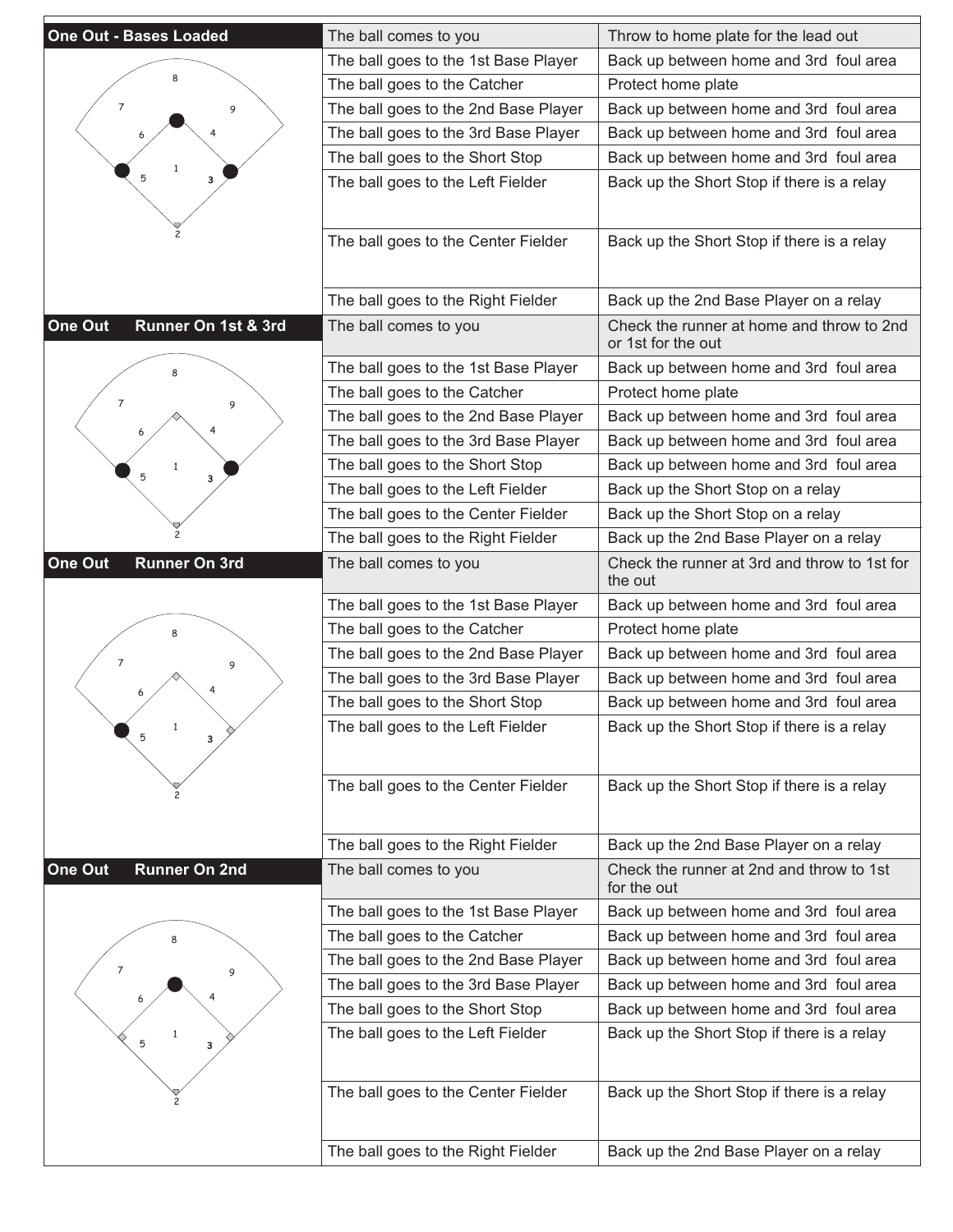| Two Out - No Runners On Base   | The ball comes to you                                                | Throw to 1st for the out                   |
|--------------------------------|----------------------------------------------------------------------|--------------------------------------------|
|                                | The ball goes to the 1st Base                                        | Make sure the runner touches the base      |
|                                | The ball goes to the Catcher                                         | Make sure the runner touches the base      |
| ጸ                              | The ball goes to the 2nd Base Player                                 | Make sure the runner touches the base      |
| 7<br>9                         | The ball goes to the 3rd Base Player                                 | Make sure the runner touches the base      |
|                                | The ball goes to the Short Stop                                      | Make sure the runner touches the base      |
|                                | The ball goes to the Left Fielder                                    | Back up the Short Stop if there is a relay |
| 5<br>3                         |                                                                      |                                            |
|                                |                                                                      |                                            |
|                                | The ball goes to the Center Fielder                                  | Back up the Short Stop if there is a relay |
|                                |                                                                      |                                            |
|                                | The ball goes to the Right Fielder                                   | Back up the 2nd Base Player on a relay     |
| Two Out - Runner On 1st        | The ball comes to you                                                | Throw to 2nd or 1st for the out            |
|                                | The ball goes to the 1st Base Player                                 | Back up between home and 3rd foul area     |
|                                | The ball goes to the Catcher                                         | Back up between home and 3rd foul area     |
|                                | The ball goes to the 2nd Base Player                                 | Back up between home and 3rd foul area     |
| $\overline{7}$<br>9            | The ball goes to the 3rd Base Player                                 | Back up between home and 3rd foul area     |
|                                | The ball goes to the Short Stop                                      | Back up between home and 3rd foul area     |
|                                | The ball goes to the Left Fielder                                    | Back up the Short Stop if there is a relay |
| $\mathbf{1}$<br>5              |                                                                      |                                            |
| 3                              |                                                                      |                                            |
|                                | The ball goes to the Center Fielder                                  | Back up the Short Stop if there is a relay |
|                                |                                                                      |                                            |
|                                | The ball goes to the Right Fielder                                   | Back up the 2nd Base Player on a relay     |
|                                |                                                                      |                                            |
| Two Out - Runner On 1st & 2nd  | The ball comes to you                                                | Throw to 3rd, 2nd or 1st for the out       |
|                                |                                                                      | Back up between home and 3rd foul area     |
|                                | The ball goes to the 1st Base Player<br>The ball goes to the Catcher | Protect home plate                         |
| 8                              | The ball goes to the 2nd Base Player                                 | Back up between home and 3rd foul area     |
| $\overline{7}$                 | The ball goes to the 3rd Base Player                                 | Back up between home and 3rd foul area     |
| 9                              | The ball goes to the Short Stop                                      | Back up between home and 3rd foul area     |
|                                | The ball goes to the Left Fielder                                    | Back up the Short Stop if there is a relay |
| $\mathbf{1}$<br>5<br>3         |                                                                      |                                            |
|                                |                                                                      |                                            |
|                                | The ball goes to the Center Fielder                                  | Back up the Short Stop if there is a relay |
|                                |                                                                      |                                            |
|                                | The ball goes to the Right Fielder                                   | Back up the 2nd Base Player on a relay     |
| Two Out - Runners On 2nd & 3rd | The ball comes to you                                                | Throw to 1st for the out                   |
|                                | The ball goes to the 1st Base Player                                 | Back up between home and 3rd foul area     |
|                                | The ball goes to the Catcher                                         | Protect home plate                         |
|                                | The ball goes to the 2nd Base Player                                 | Back up between home and 3rd foul area     |
| $\overline{7}$<br>9            | The ball goes to the 3rd Base Player                                 | Back up between home and 3rd foul area     |
|                                | The ball goes to the Short Stop                                      | Back up between home and 3rd foul area     |
|                                | The ball goes to the Left Fielder                                    | Back up the Short Stop if there is a relay |
| 5<br>з                         |                                                                      |                                            |
|                                |                                                                      |                                            |
|                                | The ball goes to the Center Fielder                                  | Back up the Short Stop if there is a relay |
|                                | The ball goes to the Right Fielder                                   | Back up the 2nd Base Player on a relay     |